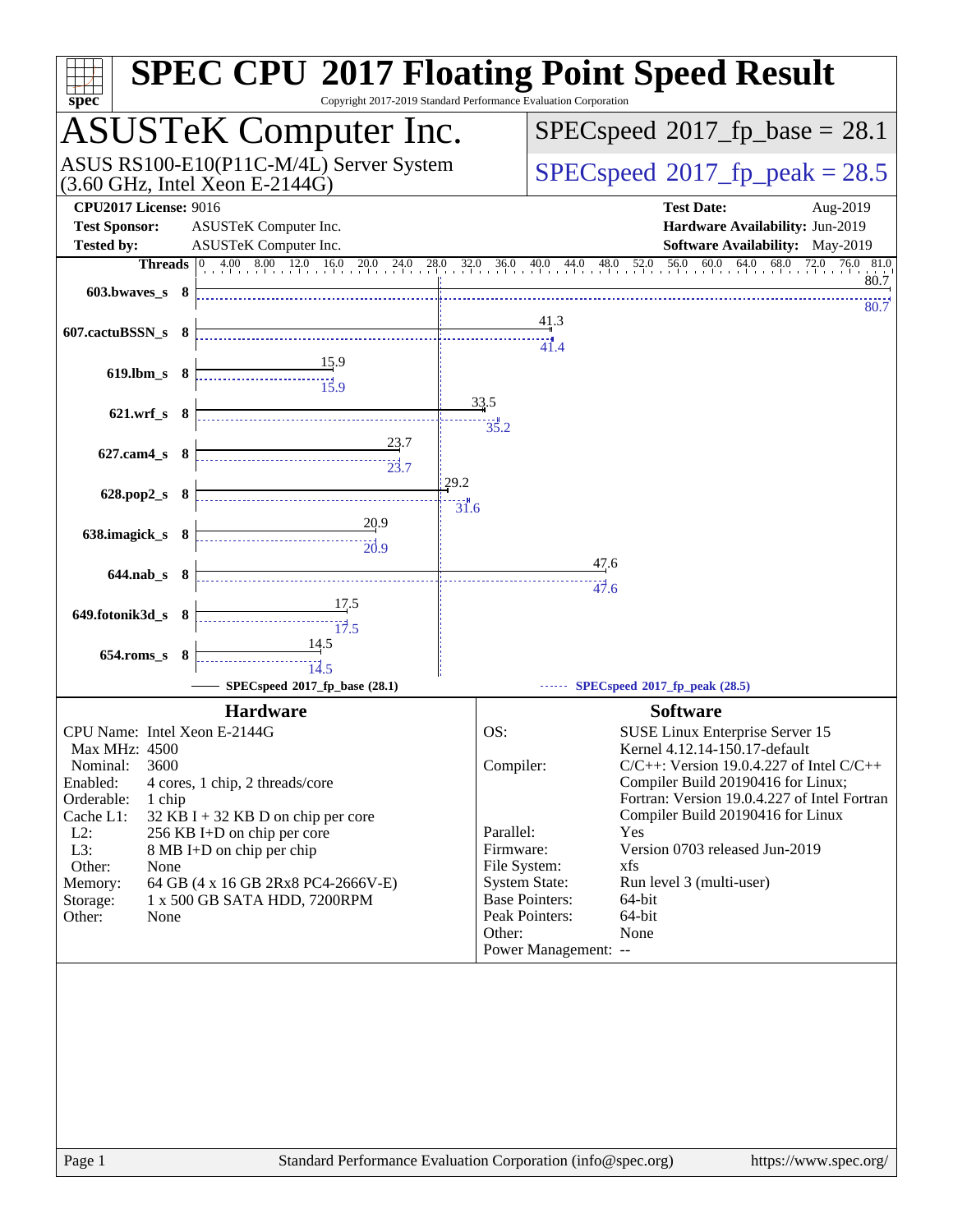# **[spec](http://www.spec.org/)**

# **[SPEC CPU](http://www.spec.org/auto/cpu2017/Docs/result-fields.html#SPECCPU2017FloatingPointSpeedResult)[2017 Floating Point Speed Result](http://www.spec.org/auto/cpu2017/Docs/result-fields.html#SPECCPU2017FloatingPointSpeedResult)**

Copyright 2017-2019 Standard Performance Evaluation Corporation

## ASUSTeK Computer Inc.

(3.60 GHz, Intel Xeon E-2144G) ASUS RS100-E10(P11C-M/4L) Server System  $SPECspeed@2017$  $SPECspeed@2017$  fp\_peak = 28.5

 $SPECspeed^{\circledcirc}2017$  $SPECspeed^{\circledcirc}2017$  fp base = 28.1

**[Test Sponsor:](http://www.spec.org/auto/cpu2017/Docs/result-fields.html#TestSponsor)** ASUSTeK Computer Inc. **[Hardware Availability:](http://www.spec.org/auto/cpu2017/Docs/result-fields.html#HardwareAvailability)** Jun-2019

**[CPU2017 License:](http://www.spec.org/auto/cpu2017/Docs/result-fields.html#CPU2017License)** 9016 **[Test Date:](http://www.spec.org/auto/cpu2017/Docs/result-fields.html#TestDate)** Aug-2019 **[Tested by:](http://www.spec.org/auto/cpu2017/Docs/result-fields.html#Testedby)** ASUSTeK Computer Inc. **[Software Availability:](http://www.spec.org/auto/cpu2017/Docs/result-fields.html#SoftwareAvailability)** May-2019

#### **[Results Table](http://www.spec.org/auto/cpu2017/Docs/result-fields.html#ResultsTable)**

|                                   | <b>Base</b>    |                |       |                |       |                | <b>Peak</b> |                |                |              |                |              |                |              |
|-----------------------------------|----------------|----------------|-------|----------------|-------|----------------|-------------|----------------|----------------|--------------|----------------|--------------|----------------|--------------|
| <b>Benchmark</b>                  | <b>Threads</b> | <b>Seconds</b> | Ratio | <b>Seconds</b> | Ratio | <b>Seconds</b> | Ratio       | <b>Threads</b> | <b>Seconds</b> | <b>Ratio</b> | <b>Seconds</b> | <b>Ratio</b> | <b>Seconds</b> | <b>Ratio</b> |
| $603.bwaves$ s                    | 8              | 731            | 80.7  | 731            | 80.7  | 731            | 80.7        | 8              | 731            | 80.7         | 731            | 80.7         | 731            | 80.7         |
| 607.cactuBSSN s                   | 8              | 405            | 41.2  | 403            | 41.3  | 403            | 41.4        | 8              | 403            | 41.3         | 402            | 41.5         | 402            | 41.4         |
| $619$ .lbm s                      | 8              | 329            | 15.9  | 329            | 15.9  | 329            | 15.9        | 8              | 329            | 15.9         | 329            | 15.9         | 329            | 15.9         |
| $621.wrf$ s                       | 8              | 397            | 33.3  | 394            | 33.6  | 395            | 33.5        | 8              | 376            | 35.2         | 375            | 35.3         | 378            | 35.0         |
| $627$ .cam $4 \text{ s}$          | 8              | 375            | 23.7  | 374            | 23.7  | 374            | 23.7        | 8              | 375            | 23.7         | 375            | 23.6         | 374            | 23.7         |
| $628.pop2_s$                      | 8              | 407            | 29.2  | 407            | 29.2  | 405            | 29.3        | 8              | 374            | 31.8         | 376            | 31.6         | 377            | 31.5         |
| 638.imagick_s                     | 8              | 690            | 20.9  | 690            | 20.9  | 690            | 20.9        | 8              | 690            | 20.9         | 690            | 20.9         | 690            | 20.9         |
| $644$ .nab s                      | 8              | 367            | 47.6  | 367            | 47.6  | 367            | 47.6        | 8              | 367            | 47.6         | 367            | 47.6         | 367            | 47.6         |
| 649.fotonik3d s                   | 8              | 520            | 17.5  | 520            | 17.5  | 520            | 17.5        | 8              | 520            | 17.5         | 520            | 17.5         | 520            | 17.5         |
| $654$ .roms s                     | 8              | 1088           | 14.5  | 1087           | 14.5  | 1088           | 14.5        | 8              | 1088           | 14.5         | 1087           | 14.5         | 1088           | 14.5         |
| $SPECspeed^{\circ}2017$ fp base = |                |                | 28.1  |                |       |                |             |                |                |              |                |              |                |              |

**[SPECspeed](http://www.spec.org/auto/cpu2017/Docs/result-fields.html#SPECspeed2017fppeak)[2017\\_fp\\_peak =](http://www.spec.org/auto/cpu2017/Docs/result-fields.html#SPECspeed2017fppeak) 28.5**

Results appear in the [order in which they were run.](http://www.spec.org/auto/cpu2017/Docs/result-fields.html#RunOrder) Bold underlined text [indicates a median measurement.](http://www.spec.org/auto/cpu2017/Docs/result-fields.html#Median)

#### **[Operating System Notes](http://www.spec.org/auto/cpu2017/Docs/result-fields.html#OperatingSystemNotes)**

Stack size set to unlimited using "ulimit -s unlimited"

#### **[General Notes](http://www.spec.org/auto/cpu2017/Docs/result-fields.html#GeneralNotes)**

Environment variables set by runcpu before the start of the run: KMP\_AFFINITY = "granularity=fine,compact" LD\_LIBRARY\_PATH = "/spec2017\_19u4/lib/intel64" OMP\_STACKSIZE = "192M" Binaries compiled on a system with 1x Intel Core i9-799X CPU + 32GB RAM memory using Redhat Enterprise Linux 7.5 Transparent Huge Pages enabled by default Prior to runcpu invocation Filesystem page cache synced and cleared with: sync; echo 3> /proc/sys/vm/drop\_caches Yes: The test sponsor attests, as of date of publication, that CVE-2017-5754 (Meltdown) is mitigated in the system as tested and documented. Yes: The test sponsor attests, as of date of publication, that CVE-2017-5753 (Spectre variant 1) is mitigated in the system as tested and documented. Yes: The test sponsor attests, as of date of publication, that CVE-2017-5715 (Spectre variant 2) is mitigated in the system as tested and documented.

#### BIOS Configuration: VT-d = Disabled AES = Disabled

**(Continued on next page)**

**[Platform Notes](http://www.spec.org/auto/cpu2017/Docs/result-fields.html#PlatformNotes)**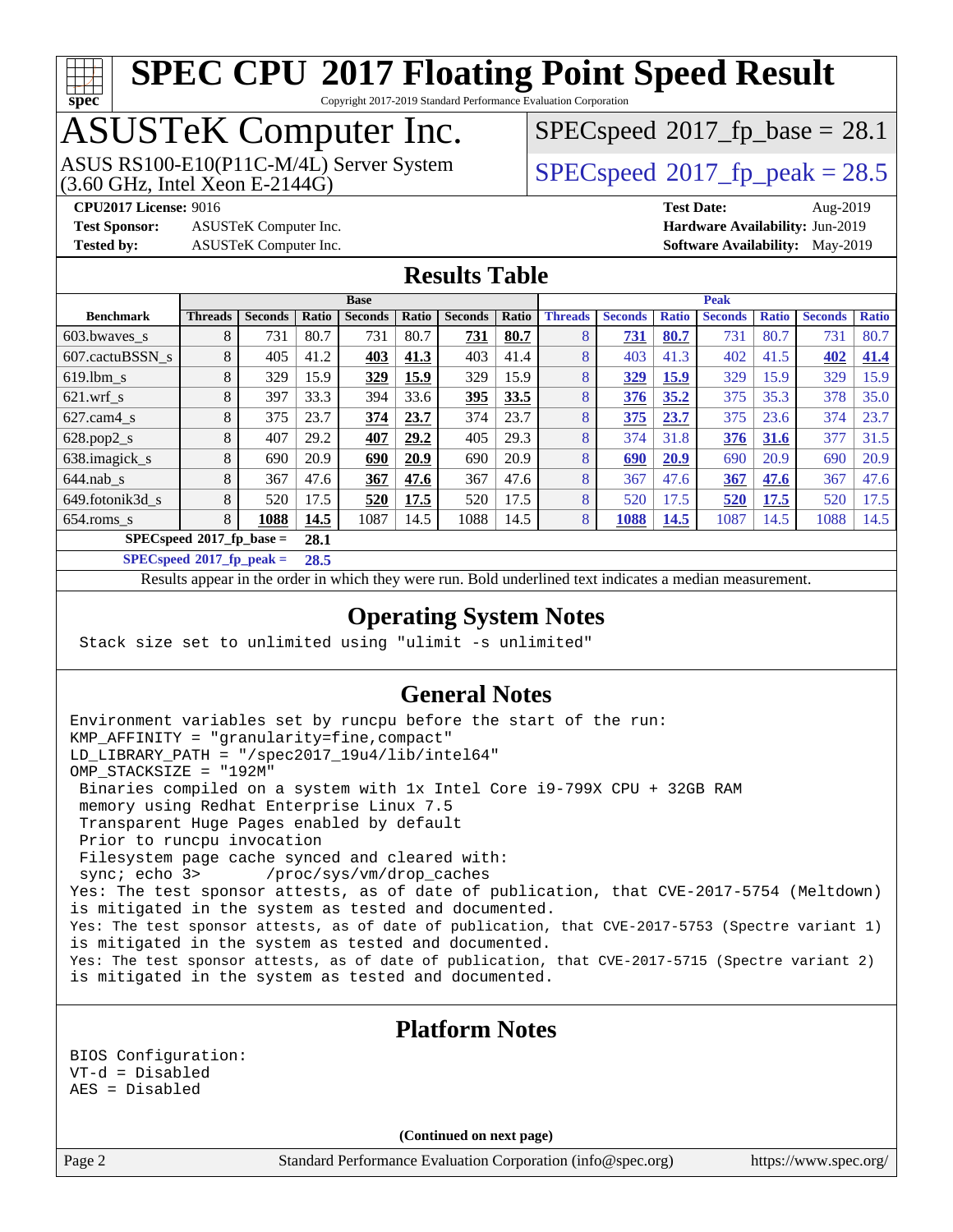

Copyright 2017-2019 Standard Performance Evaluation Corporation

## ASUSTeK Computer Inc.

(3.60 GHz, Intel Xeon E-2144G) ASUS RS100-E10(P11C-M/4L) Server System  $SPECspeed@2017$  $SPECspeed@2017$  fp\_peak = 28.5

 $SPECspeed^{\circledcirc}2017\_fp\_base = 28.1$  $SPECspeed^{\circledcirc}2017\_fp\_base = 28.1$ 

**[Test Sponsor:](http://www.spec.org/auto/cpu2017/Docs/result-fields.html#TestSponsor)** ASUSTeK Computer Inc. **[Hardware Availability:](http://www.spec.org/auto/cpu2017/Docs/result-fields.html#HardwareAvailability)** Jun-2019 **[Tested by:](http://www.spec.org/auto/cpu2017/Docs/result-fields.html#Testedby)** ASUSTeK Computer Inc. **[Software Availability:](http://www.spec.org/auto/cpu2017/Docs/result-fields.html#SoftwareAvailability)** May-2019

**[CPU2017 License:](http://www.spec.org/auto/cpu2017/Docs/result-fields.html#CPU2017License)** 9016 **[Test Date:](http://www.spec.org/auto/cpu2017/Docs/result-fields.html#TestDate)** Aug-2019

#### **[Platform Notes \(Continued\)](http://www.spec.org/auto/cpu2017/Docs/result-fields.html#PlatformNotes)**

Page 3 Standard Performance Evaluation Corporation [\(info@spec.org\)](mailto:info@spec.org) <https://www.spec.org/> Sysinfo program /spec2017\_19u4/bin/sysinfo Rev: r5974 of 2018-05-19 9bcde8f2999c33d61f64985e45859ea9 running on linux-ngvl Mon Aug 5 18:35:25 2019 SUT (System Under Test) info as seen by some common utilities. For more information on this section, see <https://www.spec.org/cpu2017/Docs/config.html#sysinfo> From /proc/cpuinfo model name : Intel(R) Xeon(R) E-2144G CPU @ 3.60GHz 1 "physical id"s (chips) 8 "processors" cores, siblings (Caution: counting these is hw and system dependent. The following excerpts from /proc/cpuinfo might not be reliable. Use with caution.) cpu cores : 4 siblings : 8 physical 0: cores 0 1 2 3 From lscpu: Architecture: x86\_64 CPU op-mode(s): 32-bit, 64-bit Byte Order: Little Endian  $CPU(s):$  8 On-line CPU(s) list: 0-7 Thread(s) per core: 2 Core(s) per socket: 4 Socket(s): 1 NUMA node(s): 1 Vendor ID: GenuineIntel CPU family: 6 Model: 158 Model name: Intel(R) Xeon(R) E-2144G CPU @ 3.60GHz Stepping: 10 CPU MHz: 3600.000 CPU max MHz: 4500.0000 CPU min MHz: 800.0000 BogoMIPS: 7200.00 Virtualization: VT-x L1d cache: 32K L1i cache: 32K L2 cache: 256K L3 cache: 8192K NUMA node0 CPU(s): 0-7 Flags: fpu vme de pse tsc msr pae mce cx8 apic sep mtrr pge mca cmov pat pse36 clflush dts acpi mmx fxsr sse sse2 ss ht tm pbe syscall nx pdpe1gb rdtscp lm constant\_tsc art arch\_perfmon pebs bts rep\_good nopl xtopology nonstop\_tsc cpuid aperfmperf tsc\_known\_freq pni pclmulqdq dtes64 monitor ds\_cpl vmx smx est tm2 ssse3 **(Continued on next page)**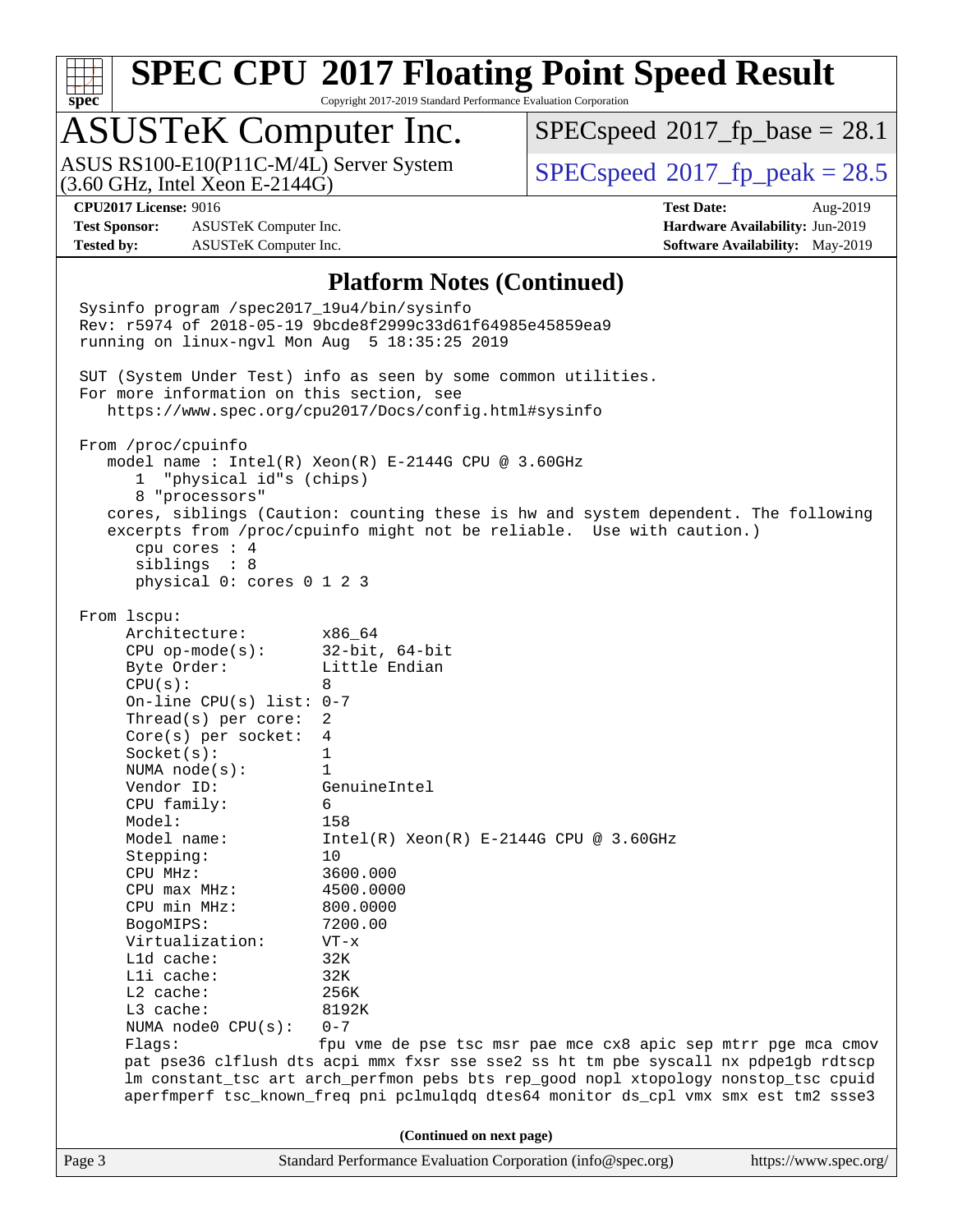

Copyright 2017-2019 Standard Performance Evaluation Corporation

## ASUSTeK Computer Inc.

(3.60 GHz, Intel Xeon E-2144G) ASUS RS100-E10(P11C-M/4L) Server System  $SPECspeed@2017$  $SPECspeed@2017$  fp\_peak = 28.5

 $SPECspeed^{\circledcirc}2017$  $SPECspeed^{\circledcirc}2017$  fp base = 28.1

**[Test Sponsor:](http://www.spec.org/auto/cpu2017/Docs/result-fields.html#TestSponsor)** ASUSTeK Computer Inc. **[Hardware Availability:](http://www.spec.org/auto/cpu2017/Docs/result-fields.html#HardwareAvailability)** Jun-2019 **[Tested by:](http://www.spec.org/auto/cpu2017/Docs/result-fields.html#Testedby)** ASUSTeK Computer Inc. **[Software Availability:](http://www.spec.org/auto/cpu2017/Docs/result-fields.html#SoftwareAvailability)** May-2019

**[CPU2017 License:](http://www.spec.org/auto/cpu2017/Docs/result-fields.html#CPU2017License)** 9016 **[Test Date:](http://www.spec.org/auto/cpu2017/Docs/result-fields.html#TestDate)** Aug-2019

#### **[Platform Notes \(Continued\)](http://www.spec.org/auto/cpu2017/Docs/result-fields.html#PlatformNotes)**

 sdbg fma cx16 xtpr pdcm pcid sse4\_1 sse4\_2 x2apic movbe popcnt tsc\_deadline\_timer xsave avx f16c rdrand lahf\_lm abm 3dnowprefetch cpuid\_fault epb invpcid\_single pti ssbd ibrs ibpb stibp tpr\_shadow vnmi flexpriority ept vpid fsgsbase tsc\_adjust bmi1 hle avx2 smep bmi2 erms invpcid rtm mpx rdseed adx smap clflushopt intel\_pt xsaveopt xsavec xgetbv1 xsaves dtherm ida arat pln pts hwp hwp\_notify hwp\_act\_window hwp\_epp flush\_l1d /proc/cpuinfo cache data cache size : 8192 KB From numactl --hardware WARNING: a numactl 'node' might or might not correspond to a physical chip. available: 1 nodes (0) node 0 cpus: 0 1 2 3 4 5 6 7 node 0 size: 64322 MB node 0 free: 63820 MB node distances: node 0 0: 10 From /proc/meminfo MemTotal: 65865912 kB HugePages\_Total: 0 Hugepagesize: 2048 kB From /etc/\*release\* /etc/\*version\* os-release: NAME="SLES" VERSION="15" VERSION\_ID="15" PRETTY\_NAME="SUSE Linux Enterprise Server 15" ID="sles" ID\_LIKE="suse" ANSI\_COLOR="0;32" CPE\_NAME="cpe:/o:suse:sles:15" uname -a: Linux linux-ngvl 4.12.14-150.17-default #1 SMP Thu May 2 15:15:46 UTC 2019 (bf13fb8) x86\_64 x86\_64 x86\_64 GNU/Linux Kernel self-reported vulnerability status: CVE-2017-5754 (Meltdown): Mitigation: PTI

 CVE-2017-5753 (Spectre variant 1): Mitigation: \_\_user pointer sanitization CVE-2017-5715 (Spectre variant 2): Mitigation: Full generic retpoline, IBPB: conditional, IBRS\_FW, STIBP: conditional, RSB filling

**(Continued on next page)**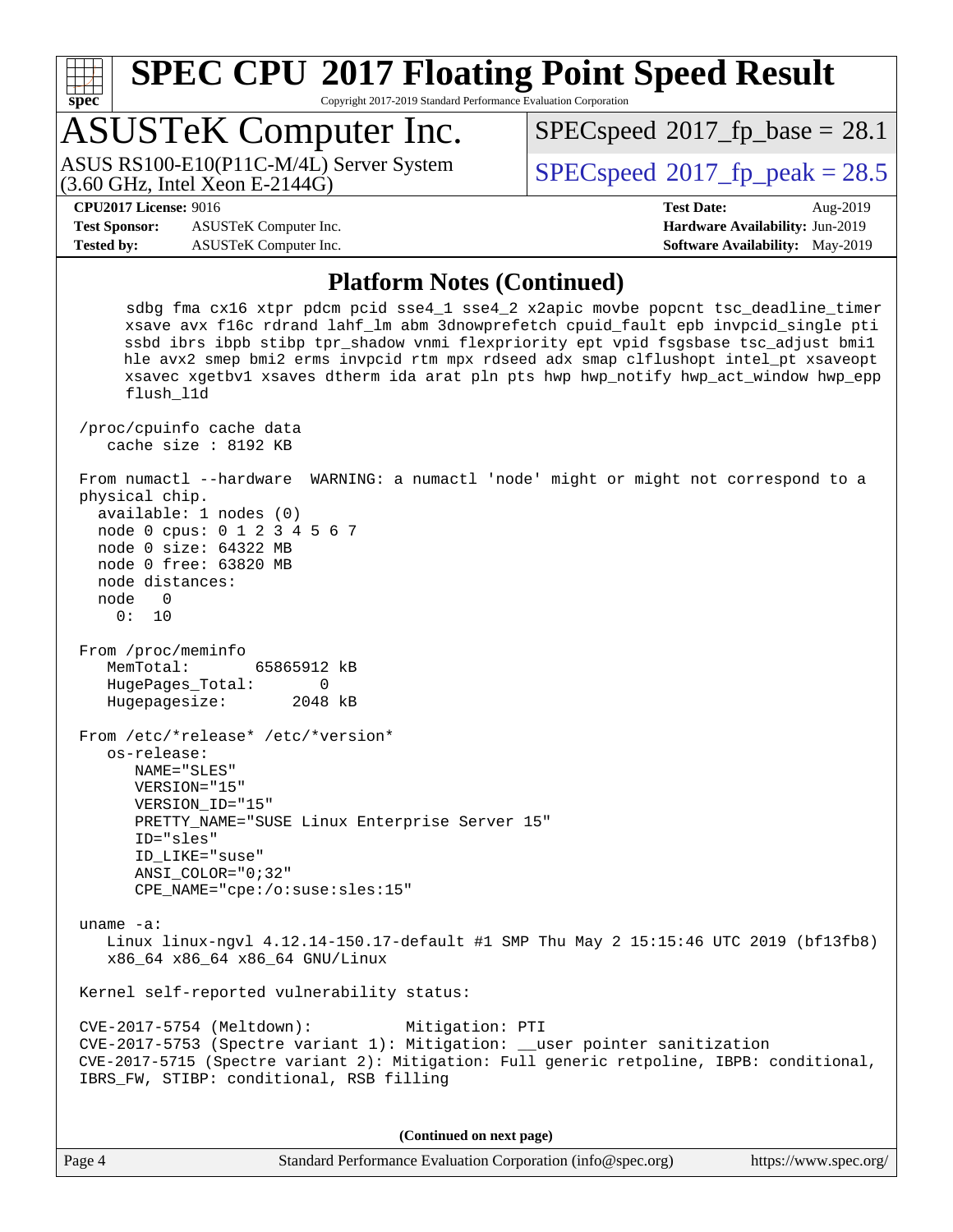# **[spec](http://www.spec.org/)**

## **[SPEC CPU](http://www.spec.org/auto/cpu2017/Docs/result-fields.html#SPECCPU2017FloatingPointSpeedResult)[2017 Floating Point Speed Result](http://www.spec.org/auto/cpu2017/Docs/result-fields.html#SPECCPU2017FloatingPointSpeedResult)**

Copyright 2017-2019 Standard Performance Evaluation Corporation

### ASUSTeK Computer Inc.

 $(3.60$  GHz, Intel Xeon E-2144G) ASUS RS100-E10(P11C-M/4L) Server System  $\sqrt{\text{SPECspeed}}$  $\sqrt{\text{SPECspeed}}$  $\sqrt{\text{SPECspeed}}$  2017 fp\_peak = 28.5

 $SPECspeed@2017_fp\_base = 28.1$  $SPECspeed@2017_fp\_base = 28.1$ 

**[Test Sponsor:](http://www.spec.org/auto/cpu2017/Docs/result-fields.html#TestSponsor)** ASUSTeK Computer Inc. **[Hardware Availability:](http://www.spec.org/auto/cpu2017/Docs/result-fields.html#HardwareAvailability)** Jun-2019 **[Tested by:](http://www.spec.org/auto/cpu2017/Docs/result-fields.html#Testedby)** ASUSTeK Computer Inc. **[Software Availability:](http://www.spec.org/auto/cpu2017/Docs/result-fields.html#SoftwareAvailability)** May-2019

**[CPU2017 License:](http://www.spec.org/auto/cpu2017/Docs/result-fields.html#CPU2017License)** 9016 **[Test Date:](http://www.spec.org/auto/cpu2017/Docs/result-fields.html#TestDate)** Aug-2019

#### **[Platform Notes \(Continued\)](http://www.spec.org/auto/cpu2017/Docs/result-fields.html#PlatformNotes)**

run-level 3 Aug 5 18:28

| SPEC is set to: /spec2017 19u4 |     |  |                   |                                      |  |
|--------------------------------|-----|--|-------------------|--------------------------------------|--|
| Filesystem                     |     |  |                   | Type Size Used Avail Use% Mounted on |  |
| /dev/sda4                      | xfs |  | 442G 23G 419G 6%/ |                                      |  |

 Additional information from dmidecode follows. WARNING: Use caution when you interpret this section. The 'dmidecode' program reads system data which is "intended to allow hardware to be accurately determined", but the intent may not be met, as there are frequent changes to hardware, firmware, and the "DMTF SMBIOS" standard. BIOS American Megatrends Inc. 0703 06/13/2019 Memory:

4x Samsung M391A2K43BB1-CTD 16 GB 2 rank 2667, configured at 2666

(End of data from sysinfo program)

#### **[Compiler Version Notes](http://www.spec.org/auto/cpu2017/Docs/result-fields.html#CompilerVersionNotes)**

| 619.1bm_s(base, peak) 638.imagick_s(base, peak)<br>C<br>$644.nab_s(base, peak)$                                                                                                                                                                                                                                                                                                                                                                                                                                                                                      |  |  |  |  |  |  |  |
|----------------------------------------------------------------------------------------------------------------------------------------------------------------------------------------------------------------------------------------------------------------------------------------------------------------------------------------------------------------------------------------------------------------------------------------------------------------------------------------------------------------------------------------------------------------------|--|--|--|--|--|--|--|
| Intel(R) C Intel(R) 64 Compiler for applications running on Intel(R) 64,<br>Version 19.0.4.227 Build 20190416<br>Copyright (C) 1985-2019 Intel Corporation. All rights reserved.                                                                                                                                                                                                                                                                                                                                                                                     |  |  |  |  |  |  |  |
| ___________________________________<br>C++, C, Fortran   607.cactuBSSN_s(base, peak)                                                                                                                                                                                                                                                                                                                                                                                                                                                                                 |  |  |  |  |  |  |  |
| $Intel(R)$ C++ Intel(R) 64 Compiler for applications running on Intel(R) 64,<br>Version 19.0.4.227 Build 20190416<br>Copyright (C) 1985-2019 Intel Corporation. All rights reserved.<br>Intel(R) C Intel(R) 64 Compiler for applications running on Intel(R) 64,<br>Version 19.0.4.227 Build 20190416<br>Copyright (C) 1985-2019 Intel Corporation. All rights reserved.<br>$Intel(R)$ Fortran Intel(R) 64 Compiler for applications running on Intel(R)<br>64, Version 19.0.4.227 Build 20190416<br>Copyright (C) 1985-2019 Intel Corporation. All rights reserved. |  |  |  |  |  |  |  |
| $603.bwaves$ s(base, peak) $649.fotonik3d$ s(base, peak)<br>Fortran<br>654.roms_s(base, peak)<br>Intel(R) Fortran Intel(R) 64 Compiler for applications running on Intel(R)                                                                                                                                                                                                                                                                                                                                                                                          |  |  |  |  |  |  |  |
| (Continued on next page)                                                                                                                                                                                                                                                                                                                                                                                                                                                                                                                                             |  |  |  |  |  |  |  |
| Page 5<br>Standard Performance Evaluation Corporation (info@spec.org)<br>https://www.spec.org/                                                                                                                                                                                                                                                                                                                                                                                                                                                                       |  |  |  |  |  |  |  |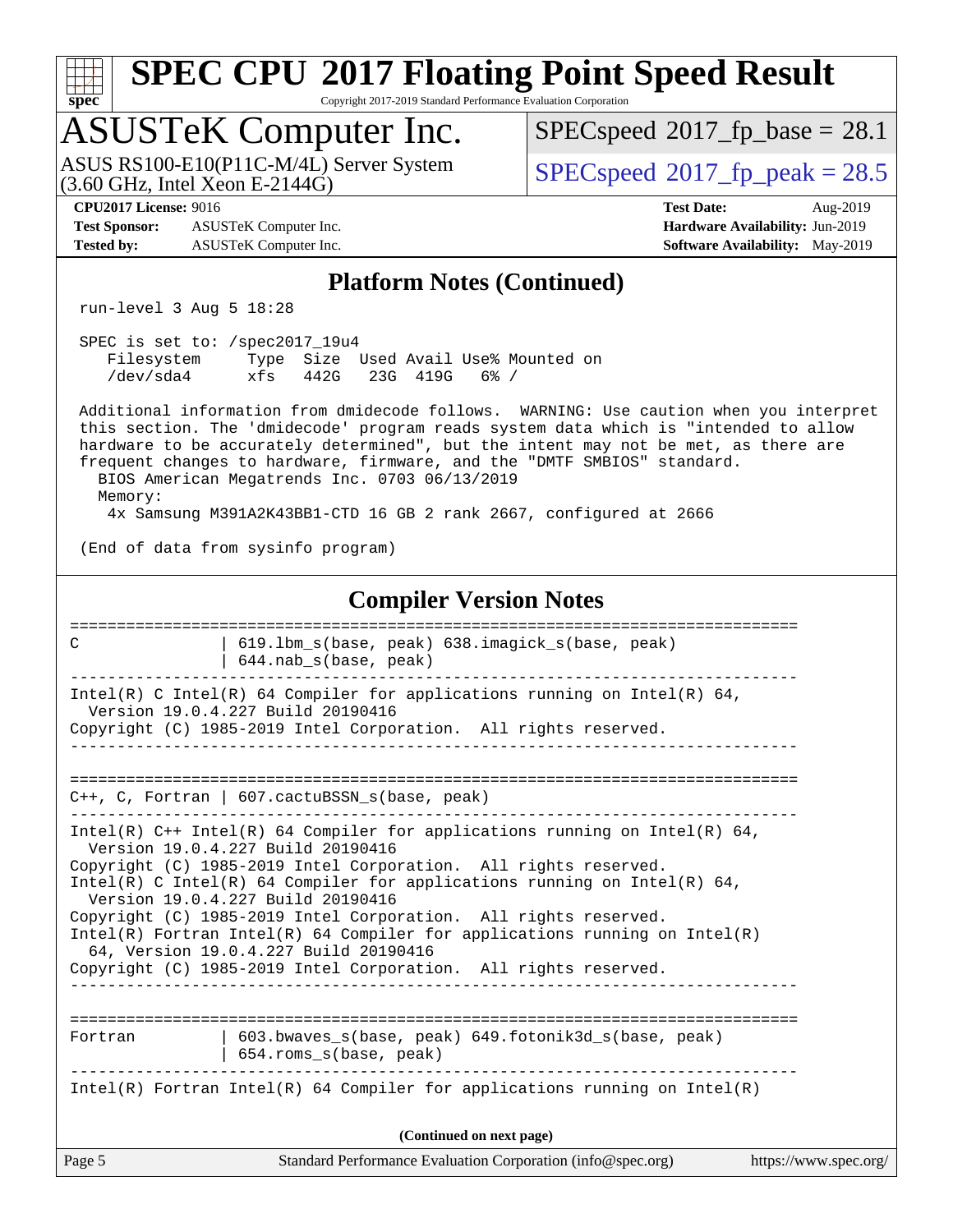

Copyright 2017-2019 Standard Performance Evaluation Corporation

## ASUSTeK Computer Inc.

 $(3.60$  GHz, Intel Xeon E-2144G) ASUS RS100-E10(P11C-M/4L) Server System  $SPECspeed@2017$  $SPECspeed@2017$  fp\_peak = 28.5

 $SPECspeed^{\circledcirc}2017$  $SPECspeed^{\circledcirc}2017$  fp base = 28.1

**[Test Sponsor:](http://www.spec.org/auto/cpu2017/Docs/result-fields.html#TestSponsor)** ASUSTeK Computer Inc. **[Hardware Availability:](http://www.spec.org/auto/cpu2017/Docs/result-fields.html#HardwareAvailability)** Jun-2019 **[Tested by:](http://www.spec.org/auto/cpu2017/Docs/result-fields.html#Testedby)** ASUSTeK Computer Inc. **[Software Availability:](http://www.spec.org/auto/cpu2017/Docs/result-fields.html#SoftwareAvailability)** May-2019

**[CPU2017 License:](http://www.spec.org/auto/cpu2017/Docs/result-fields.html#CPU2017License)** 9016 **[Test Date:](http://www.spec.org/auto/cpu2017/Docs/result-fields.html#TestDate)** Aug-2019

#### **[Compiler Version Notes \(Continued\)](http://www.spec.org/auto/cpu2017/Docs/result-fields.html#CompilerVersionNotes)**

|                                                                                                               | 64, Version 19.0.4.227 Build 20190416<br>Copyright (C) 1985-2019 Intel Corporation. All rights reserved. |                                                                            |  |  |  |  |  |
|---------------------------------------------------------------------------------------------------------------|----------------------------------------------------------------------------------------------------------|----------------------------------------------------------------------------|--|--|--|--|--|
|                                                                                                               |                                                                                                          |                                                                            |  |  |  |  |  |
| Fortran, C                                                                                                    | $621.$ wrf $s(base, peak)$ $627.$ cam4 $s(base, peak)$<br>$628.$ pop $2_s(base, peak)$                   |                                                                            |  |  |  |  |  |
|                                                                                                               | 64, Version 19.0.4.227 Build 20190416                                                                    | Intel(R) Fortran Intel(R) 64 Compiler for applications running on Intel(R) |  |  |  |  |  |
|                                                                                                               | Copyright (C) 1985-2019 Intel Corporation. All rights reserved.                                          |                                                                            |  |  |  |  |  |
| Intel(R) C Intel(R) 64 Compiler for applications running on Intel(R) 64,<br>Version 19.0.4.227 Build 20190416 |                                                                                                          |                                                                            |  |  |  |  |  |
|                                                                                                               | Copyright (C) 1985-2019 Intel Corporation. All rights reserved.                                          |                                                                            |  |  |  |  |  |

### **[Base Compiler Invocation](http://www.spec.org/auto/cpu2017/Docs/result-fields.html#BaseCompilerInvocation)**

[C benchmarks](http://www.spec.org/auto/cpu2017/Docs/result-fields.html#Cbenchmarks): [icc -m64 -std=c11](http://www.spec.org/cpu2017/results/res2019q3/cpu2017-20190826-17250.flags.html#user_CCbase_intel_icc_64bit_c11_33ee0cdaae7deeeab2a9725423ba97205ce30f63b9926c2519791662299b76a0318f32ddfffdc46587804de3178b4f9328c46fa7c2b0cd779d7a61945c91cd35)

[Fortran benchmarks](http://www.spec.org/auto/cpu2017/Docs/result-fields.html#Fortranbenchmarks): [ifort -m64](http://www.spec.org/cpu2017/results/res2019q3/cpu2017-20190826-17250.flags.html#user_FCbase_intel_ifort_64bit_24f2bb282fbaeffd6157abe4f878425411749daecae9a33200eee2bee2fe76f3b89351d69a8130dd5949958ce389cf37ff59a95e7a40d588e8d3a57e0c3fd751)

[Benchmarks using both Fortran and C](http://www.spec.org/auto/cpu2017/Docs/result-fields.html#BenchmarksusingbothFortranandC): [ifort -m64](http://www.spec.org/cpu2017/results/res2019q3/cpu2017-20190826-17250.flags.html#user_CC_FCbase_intel_ifort_64bit_24f2bb282fbaeffd6157abe4f878425411749daecae9a33200eee2bee2fe76f3b89351d69a8130dd5949958ce389cf37ff59a95e7a40d588e8d3a57e0c3fd751) [icc -m64 -std=c11](http://www.spec.org/cpu2017/results/res2019q3/cpu2017-20190826-17250.flags.html#user_CC_FCbase_intel_icc_64bit_c11_33ee0cdaae7deeeab2a9725423ba97205ce30f63b9926c2519791662299b76a0318f32ddfffdc46587804de3178b4f9328c46fa7c2b0cd779d7a61945c91cd35)

[Benchmarks using Fortran, C, and C++:](http://www.spec.org/auto/cpu2017/Docs/result-fields.html#BenchmarksusingFortranCandCXX) [icpc -m64](http://www.spec.org/cpu2017/results/res2019q3/cpu2017-20190826-17250.flags.html#user_CC_CXX_FCbase_intel_icpc_64bit_4ecb2543ae3f1412ef961e0650ca070fec7b7afdcd6ed48761b84423119d1bf6bdf5cad15b44d48e7256388bc77273b966e5eb805aefd121eb22e9299b2ec9d9) [icc -m64 -std=c11](http://www.spec.org/cpu2017/results/res2019q3/cpu2017-20190826-17250.flags.html#user_CC_CXX_FCbase_intel_icc_64bit_c11_33ee0cdaae7deeeab2a9725423ba97205ce30f63b9926c2519791662299b76a0318f32ddfffdc46587804de3178b4f9328c46fa7c2b0cd779d7a61945c91cd35) [ifort -m64](http://www.spec.org/cpu2017/results/res2019q3/cpu2017-20190826-17250.flags.html#user_CC_CXX_FCbase_intel_ifort_64bit_24f2bb282fbaeffd6157abe4f878425411749daecae9a33200eee2bee2fe76f3b89351d69a8130dd5949958ce389cf37ff59a95e7a40d588e8d3a57e0c3fd751)

### **[Base Portability Flags](http://www.spec.org/auto/cpu2017/Docs/result-fields.html#BasePortabilityFlags)**

 603.bwaves\_s: [-DSPEC\\_LP64](http://www.spec.org/cpu2017/results/res2019q3/cpu2017-20190826-17250.flags.html#suite_basePORTABILITY603_bwaves_s_DSPEC_LP64) 607.cactuBSSN\_s: [-DSPEC\\_LP64](http://www.spec.org/cpu2017/results/res2019q3/cpu2017-20190826-17250.flags.html#suite_basePORTABILITY607_cactuBSSN_s_DSPEC_LP64) 619.lbm\_s: [-DSPEC\\_LP64](http://www.spec.org/cpu2017/results/res2019q3/cpu2017-20190826-17250.flags.html#suite_basePORTABILITY619_lbm_s_DSPEC_LP64) 621.wrf\_s: [-DSPEC\\_LP64](http://www.spec.org/cpu2017/results/res2019q3/cpu2017-20190826-17250.flags.html#suite_basePORTABILITY621_wrf_s_DSPEC_LP64) [-DSPEC\\_CASE\\_FLAG](http://www.spec.org/cpu2017/results/res2019q3/cpu2017-20190826-17250.flags.html#b621.wrf_s_baseCPORTABILITY_DSPEC_CASE_FLAG) [-convert big\\_endian](http://www.spec.org/cpu2017/results/res2019q3/cpu2017-20190826-17250.flags.html#user_baseFPORTABILITY621_wrf_s_convert_big_endian_c3194028bc08c63ac5d04de18c48ce6d347e4e562e8892b8bdbdc0214820426deb8554edfa529a3fb25a586e65a3d812c835984020483e7e73212c4d31a38223) 627.cam4\_s: [-DSPEC\\_LP64](http://www.spec.org/cpu2017/results/res2019q3/cpu2017-20190826-17250.flags.html#suite_basePORTABILITY627_cam4_s_DSPEC_LP64) [-DSPEC\\_CASE\\_FLAG](http://www.spec.org/cpu2017/results/res2019q3/cpu2017-20190826-17250.flags.html#b627.cam4_s_baseCPORTABILITY_DSPEC_CASE_FLAG) 628.pop2\_s: [-DSPEC\\_LP64](http://www.spec.org/cpu2017/results/res2019q3/cpu2017-20190826-17250.flags.html#suite_basePORTABILITY628_pop2_s_DSPEC_LP64) [-DSPEC\\_CASE\\_FLAG](http://www.spec.org/cpu2017/results/res2019q3/cpu2017-20190826-17250.flags.html#b628.pop2_s_baseCPORTABILITY_DSPEC_CASE_FLAG) [-convert big\\_endian](http://www.spec.org/cpu2017/results/res2019q3/cpu2017-20190826-17250.flags.html#user_baseFPORTABILITY628_pop2_s_convert_big_endian_c3194028bc08c63ac5d04de18c48ce6d347e4e562e8892b8bdbdc0214820426deb8554edfa529a3fb25a586e65a3d812c835984020483e7e73212c4d31a38223) [-assume byterecl](http://www.spec.org/cpu2017/results/res2019q3/cpu2017-20190826-17250.flags.html#user_baseFPORTABILITY628_pop2_s_assume_byterecl_7e47d18b9513cf18525430bbf0f2177aa9bf368bc7a059c09b2c06a34b53bd3447c950d3f8d6c70e3faf3a05c8557d66a5798b567902e8849adc142926523472) 638.imagick\_s: [-DSPEC\\_LP64](http://www.spec.org/cpu2017/results/res2019q3/cpu2017-20190826-17250.flags.html#suite_basePORTABILITY638_imagick_s_DSPEC_LP64) 644.nab\_s: [-DSPEC\\_LP64](http://www.spec.org/cpu2017/results/res2019q3/cpu2017-20190826-17250.flags.html#suite_basePORTABILITY644_nab_s_DSPEC_LP64) 649.fotonik3d\_s: [-DSPEC\\_LP64](http://www.spec.org/cpu2017/results/res2019q3/cpu2017-20190826-17250.flags.html#suite_basePORTABILITY649_fotonik3d_s_DSPEC_LP64) 654.roms\_s: [-DSPEC\\_LP64](http://www.spec.org/cpu2017/results/res2019q3/cpu2017-20190826-17250.flags.html#suite_basePORTABILITY654_roms_s_DSPEC_LP64)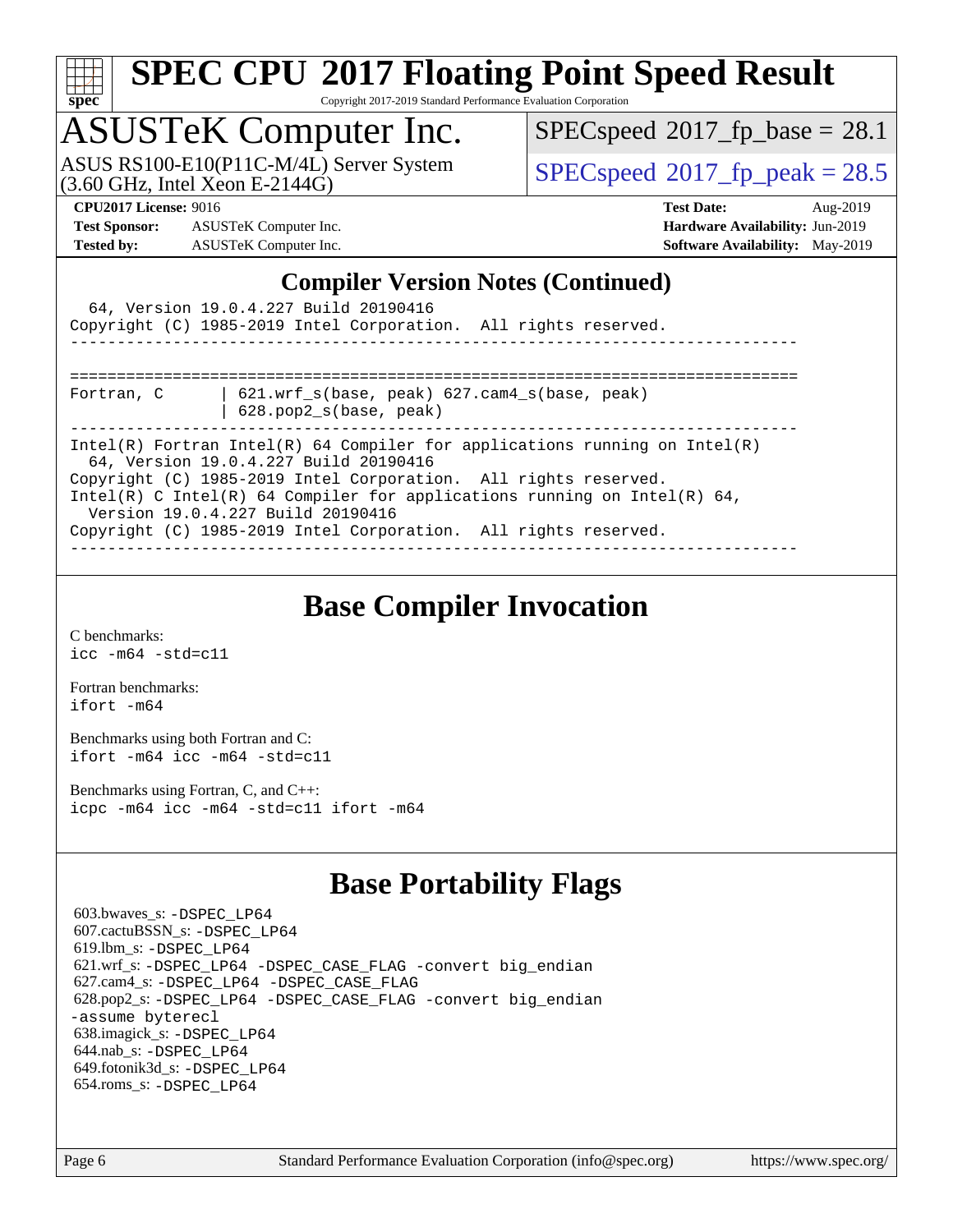

Copyright 2017-2019 Standard Performance Evaluation Corporation

## ASUSTeK Computer Inc.

(3.60 GHz, Intel Xeon E-2144G) ASUS RS100-E10(P11C-M/4L) Server System  $SPECspeed@2017$  $SPECspeed@2017$  fp\_peak = 28.5

 $SPECspeed^{\circledcirc}2017\_fp\_base = 28.1$  $SPECspeed^{\circledcirc}2017\_fp\_base = 28.1$ 

**[Test Sponsor:](http://www.spec.org/auto/cpu2017/Docs/result-fields.html#TestSponsor)** ASUSTeK Computer Inc. **[Hardware Availability:](http://www.spec.org/auto/cpu2017/Docs/result-fields.html#HardwareAvailability)** Jun-2019 **[Tested by:](http://www.spec.org/auto/cpu2017/Docs/result-fields.html#Testedby)** ASUSTeK Computer Inc. **[Software Availability:](http://www.spec.org/auto/cpu2017/Docs/result-fields.html#SoftwareAvailability)** May-2019

**[CPU2017 License:](http://www.spec.org/auto/cpu2017/Docs/result-fields.html#CPU2017License)** 9016 **[Test Date:](http://www.spec.org/auto/cpu2017/Docs/result-fields.html#TestDate)** Aug-2019

#### **[Base Optimization Flags](http://www.spec.org/auto/cpu2017/Docs/result-fields.html#BaseOptimizationFlags)**

[C benchmarks:](http://www.spec.org/auto/cpu2017/Docs/result-fields.html#Cbenchmarks)

[-xCORE-AVX2](http://www.spec.org/cpu2017/results/res2019q3/cpu2017-20190826-17250.flags.html#user_CCbase_f-xCORE-AVX2) [-ipo](http://www.spec.org/cpu2017/results/res2019q3/cpu2017-20190826-17250.flags.html#user_CCbase_f-ipo) [-O3](http://www.spec.org/cpu2017/results/res2019q3/cpu2017-20190826-17250.flags.html#user_CCbase_f-O3) [-no-prec-div](http://www.spec.org/cpu2017/results/res2019q3/cpu2017-20190826-17250.flags.html#user_CCbase_f-no-prec-div) [-qopt-prefetch](http://www.spec.org/cpu2017/results/res2019q3/cpu2017-20190826-17250.flags.html#user_CCbase_f-qopt-prefetch) [-ffinite-math-only](http://www.spec.org/cpu2017/results/res2019q3/cpu2017-20190826-17250.flags.html#user_CCbase_f_finite_math_only_cb91587bd2077682c4b38af759c288ed7c732db004271a9512da14a4f8007909a5f1427ecbf1a0fb78ff2a814402c6114ac565ca162485bbcae155b5e4258871) [-qopt-mem-layout-trans=4](http://www.spec.org/cpu2017/results/res2019q3/cpu2017-20190826-17250.flags.html#user_CCbase_f-qopt-mem-layout-trans_fa39e755916c150a61361b7846f310bcdf6f04e385ef281cadf3647acec3f0ae266d1a1d22d972a7087a248fd4e6ca390a3634700869573d231a252c784941a8) [-qopenmp](http://www.spec.org/cpu2017/results/res2019q3/cpu2017-20190826-17250.flags.html#user_CCbase_qopenmp_16be0c44f24f464004c6784a7acb94aca937f053568ce72f94b139a11c7c168634a55f6653758ddd83bcf7b8463e8028bb0b48b77bcddc6b78d5d95bb1df2967) [-DSPEC\\_OPENMP](http://www.spec.org/cpu2017/results/res2019q3/cpu2017-20190826-17250.flags.html#suite_CCbase_DSPEC_OPENMP) [Fortran benchmarks](http://www.spec.org/auto/cpu2017/Docs/result-fields.html#Fortranbenchmarks): -DSPEC OPENMP [-xCORE-AVX2](http://www.spec.org/cpu2017/results/res2019q3/cpu2017-20190826-17250.flags.html#user_FCbase_f-xCORE-AVX2) [-ipo](http://www.spec.org/cpu2017/results/res2019q3/cpu2017-20190826-17250.flags.html#user_FCbase_f-ipo) [-O3](http://www.spec.org/cpu2017/results/res2019q3/cpu2017-20190826-17250.flags.html#user_FCbase_f-O3) [-no-prec-div](http://www.spec.org/cpu2017/results/res2019q3/cpu2017-20190826-17250.flags.html#user_FCbase_f-no-prec-div) [-qopt-prefetch](http://www.spec.org/cpu2017/results/res2019q3/cpu2017-20190826-17250.flags.html#user_FCbase_f-qopt-prefetch) [-ffinite-math-only](http://www.spec.org/cpu2017/results/res2019q3/cpu2017-20190826-17250.flags.html#user_FCbase_f_finite_math_only_cb91587bd2077682c4b38af759c288ed7c732db004271a9512da14a4f8007909a5f1427ecbf1a0fb78ff2a814402c6114ac565ca162485bbcae155b5e4258871) [-qopt-mem-layout-trans=4](http://www.spec.org/cpu2017/results/res2019q3/cpu2017-20190826-17250.flags.html#user_FCbase_f-qopt-mem-layout-trans_fa39e755916c150a61361b7846f310bcdf6f04e385ef281cadf3647acec3f0ae266d1a1d22d972a7087a248fd4e6ca390a3634700869573d231a252c784941a8) [-qopenmp](http://www.spec.org/cpu2017/results/res2019q3/cpu2017-20190826-17250.flags.html#user_FCbase_qopenmp_16be0c44f24f464004c6784a7acb94aca937f053568ce72f94b139a11c7c168634a55f6653758ddd83bcf7b8463e8028bb0b48b77bcddc6b78d5d95bb1df2967) [-nostandard-realloc-lhs](http://www.spec.org/cpu2017/results/res2019q3/cpu2017-20190826-17250.flags.html#user_FCbase_f_2003_std_realloc_82b4557e90729c0f113870c07e44d33d6f5a304b4f63d4c15d2d0f1fab99f5daaed73bdb9275d9ae411527f28b936061aa8b9c8f2d63842963b95c9dd6426b8a) [Benchmarks using both Fortran and C:](http://www.spec.org/auto/cpu2017/Docs/result-fields.html#BenchmarksusingbothFortranandC) [-xCORE-AVX2](http://www.spec.org/cpu2017/results/res2019q3/cpu2017-20190826-17250.flags.html#user_CC_FCbase_f-xCORE-AVX2) [-ipo](http://www.spec.org/cpu2017/results/res2019q3/cpu2017-20190826-17250.flags.html#user_CC_FCbase_f-ipo) [-O3](http://www.spec.org/cpu2017/results/res2019q3/cpu2017-20190826-17250.flags.html#user_CC_FCbase_f-O3) [-no-prec-div](http://www.spec.org/cpu2017/results/res2019q3/cpu2017-20190826-17250.flags.html#user_CC_FCbase_f-no-prec-div) [-qopt-prefetch](http://www.spec.org/cpu2017/results/res2019q3/cpu2017-20190826-17250.flags.html#user_CC_FCbase_f-qopt-prefetch) [-ffinite-math-only](http://www.spec.org/cpu2017/results/res2019q3/cpu2017-20190826-17250.flags.html#user_CC_FCbase_f_finite_math_only_cb91587bd2077682c4b38af759c288ed7c732db004271a9512da14a4f8007909a5f1427ecbf1a0fb78ff2a814402c6114ac565ca162485bbcae155b5e4258871) [-qopt-mem-layout-trans=4](http://www.spec.org/cpu2017/results/res2019q3/cpu2017-20190826-17250.flags.html#user_CC_FCbase_f-qopt-mem-layout-trans_fa39e755916c150a61361b7846f310bcdf6f04e385ef281cadf3647acec3f0ae266d1a1d22d972a7087a248fd4e6ca390a3634700869573d231a252c784941a8) [-qopenmp](http://www.spec.org/cpu2017/results/res2019q3/cpu2017-20190826-17250.flags.html#user_CC_FCbase_qopenmp_16be0c44f24f464004c6784a7acb94aca937f053568ce72f94b139a11c7c168634a55f6653758ddd83bcf7b8463e8028bb0b48b77bcddc6b78d5d95bb1df2967) [-DSPEC\\_OPENMP](http://www.spec.org/cpu2017/results/res2019q3/cpu2017-20190826-17250.flags.html#suite_CC_FCbase_DSPEC_OPENMP) [-nostandard-realloc-lhs](http://www.spec.org/cpu2017/results/res2019q3/cpu2017-20190826-17250.flags.html#user_CC_FCbase_f_2003_std_realloc_82b4557e90729c0f113870c07e44d33d6f5a304b4f63d4c15d2d0f1fab99f5daaed73bdb9275d9ae411527f28b936061aa8b9c8f2d63842963b95c9dd6426b8a) [Benchmarks using Fortran, C, and C++:](http://www.spec.org/auto/cpu2017/Docs/result-fields.html#BenchmarksusingFortranCandCXX) [-xCORE-AVX2](http://www.spec.org/cpu2017/results/res2019q3/cpu2017-20190826-17250.flags.html#user_CC_CXX_FCbase_f-xCORE-AVX2) [-ipo](http://www.spec.org/cpu2017/results/res2019q3/cpu2017-20190826-17250.flags.html#user_CC_CXX_FCbase_f-ipo) [-O3](http://www.spec.org/cpu2017/results/res2019q3/cpu2017-20190826-17250.flags.html#user_CC_CXX_FCbase_f-O3) [-no-prec-div](http://www.spec.org/cpu2017/results/res2019q3/cpu2017-20190826-17250.flags.html#user_CC_CXX_FCbase_f-no-prec-div) [-qopt-prefetch](http://www.spec.org/cpu2017/results/res2019q3/cpu2017-20190826-17250.flags.html#user_CC_CXX_FCbase_f-qopt-prefetch) [-ffinite-math-only](http://www.spec.org/cpu2017/results/res2019q3/cpu2017-20190826-17250.flags.html#user_CC_CXX_FCbase_f_finite_math_only_cb91587bd2077682c4b38af759c288ed7c732db004271a9512da14a4f8007909a5f1427ecbf1a0fb78ff2a814402c6114ac565ca162485bbcae155b5e4258871) [-qopt-mem-layout-trans=4](http://www.spec.org/cpu2017/results/res2019q3/cpu2017-20190826-17250.flags.html#user_CC_CXX_FCbase_f-qopt-mem-layout-trans_fa39e755916c150a61361b7846f310bcdf6f04e385ef281cadf3647acec3f0ae266d1a1d22d972a7087a248fd4e6ca390a3634700869573d231a252c784941a8) [-qopenmp](http://www.spec.org/cpu2017/results/res2019q3/cpu2017-20190826-17250.flags.html#user_CC_CXX_FCbase_qopenmp_16be0c44f24f464004c6784a7acb94aca937f053568ce72f94b139a11c7c168634a55f6653758ddd83bcf7b8463e8028bb0b48b77bcddc6b78d5d95bb1df2967) [-DSPEC\\_OPENMP](http://www.spec.org/cpu2017/results/res2019q3/cpu2017-20190826-17250.flags.html#suite_CC_CXX_FCbase_DSPEC_OPENMP) [-nostandard-realloc-lhs](http://www.spec.org/cpu2017/results/res2019q3/cpu2017-20190826-17250.flags.html#user_CC_CXX_FCbase_f_2003_std_realloc_82b4557e90729c0f113870c07e44d33d6f5a304b4f63d4c15d2d0f1fab99f5daaed73bdb9275d9ae411527f28b936061aa8b9c8f2d63842963b95c9dd6426b8a)

### **[Peak Compiler Invocation](http://www.spec.org/auto/cpu2017/Docs/result-fields.html#PeakCompilerInvocation)**

[C benchmarks](http://www.spec.org/auto/cpu2017/Docs/result-fields.html#Cbenchmarks): [icc -m64 -std=c11](http://www.spec.org/cpu2017/results/res2019q3/cpu2017-20190826-17250.flags.html#user_CCpeak_intel_icc_64bit_c11_33ee0cdaae7deeeab2a9725423ba97205ce30f63b9926c2519791662299b76a0318f32ddfffdc46587804de3178b4f9328c46fa7c2b0cd779d7a61945c91cd35)

[Fortran benchmarks](http://www.spec.org/auto/cpu2017/Docs/result-fields.html#Fortranbenchmarks): [ifort -m64](http://www.spec.org/cpu2017/results/res2019q3/cpu2017-20190826-17250.flags.html#user_FCpeak_intel_ifort_64bit_24f2bb282fbaeffd6157abe4f878425411749daecae9a33200eee2bee2fe76f3b89351d69a8130dd5949958ce389cf37ff59a95e7a40d588e8d3a57e0c3fd751)

[Benchmarks using both Fortran and C](http://www.spec.org/auto/cpu2017/Docs/result-fields.html#BenchmarksusingbothFortranandC): [ifort -m64](http://www.spec.org/cpu2017/results/res2019q3/cpu2017-20190826-17250.flags.html#user_CC_FCpeak_intel_ifort_64bit_24f2bb282fbaeffd6157abe4f878425411749daecae9a33200eee2bee2fe76f3b89351d69a8130dd5949958ce389cf37ff59a95e7a40d588e8d3a57e0c3fd751) [icc -m64 -std=c11](http://www.spec.org/cpu2017/results/res2019q3/cpu2017-20190826-17250.flags.html#user_CC_FCpeak_intel_icc_64bit_c11_33ee0cdaae7deeeab2a9725423ba97205ce30f63b9926c2519791662299b76a0318f32ddfffdc46587804de3178b4f9328c46fa7c2b0cd779d7a61945c91cd35)

[Benchmarks using Fortran, C, and C++:](http://www.spec.org/auto/cpu2017/Docs/result-fields.html#BenchmarksusingFortranCandCXX) [icpc -m64](http://www.spec.org/cpu2017/results/res2019q3/cpu2017-20190826-17250.flags.html#user_CC_CXX_FCpeak_intel_icpc_64bit_4ecb2543ae3f1412ef961e0650ca070fec7b7afdcd6ed48761b84423119d1bf6bdf5cad15b44d48e7256388bc77273b966e5eb805aefd121eb22e9299b2ec9d9) [icc -m64 -std=c11](http://www.spec.org/cpu2017/results/res2019q3/cpu2017-20190826-17250.flags.html#user_CC_CXX_FCpeak_intel_icc_64bit_c11_33ee0cdaae7deeeab2a9725423ba97205ce30f63b9926c2519791662299b76a0318f32ddfffdc46587804de3178b4f9328c46fa7c2b0cd779d7a61945c91cd35) [ifort -m64](http://www.spec.org/cpu2017/results/res2019q3/cpu2017-20190826-17250.flags.html#user_CC_CXX_FCpeak_intel_ifort_64bit_24f2bb282fbaeffd6157abe4f878425411749daecae9a33200eee2bee2fe76f3b89351d69a8130dd5949958ce389cf37ff59a95e7a40d588e8d3a57e0c3fd751)

### **[Peak Portability Flags](http://www.spec.org/auto/cpu2017/Docs/result-fields.html#PeakPortabilityFlags)**

Same as Base Portability Flags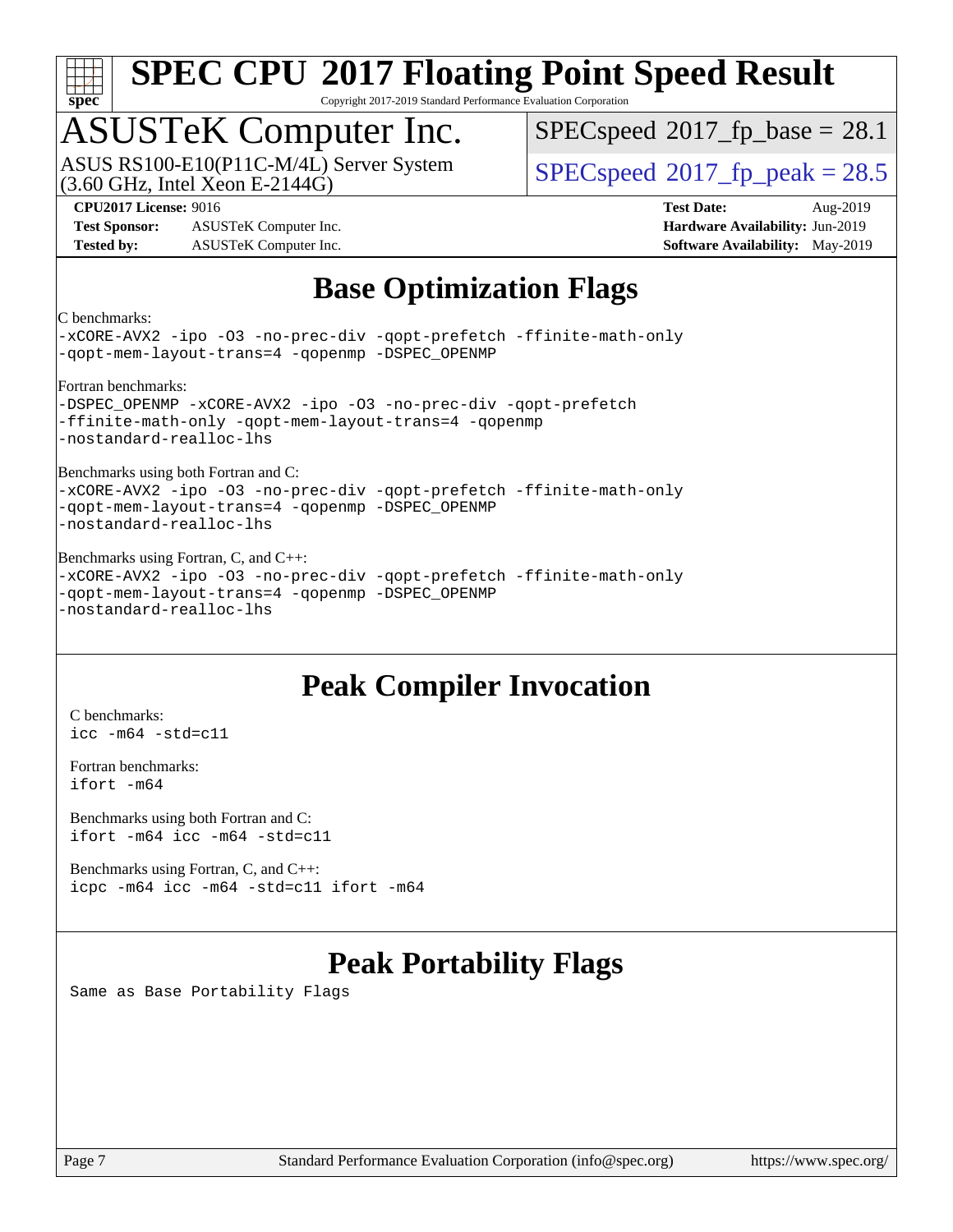

Copyright 2017-2019 Standard Performance Evaluation Corporation

## ASUSTeK Computer Inc.

 $(3.60$  GHz, Intel Xeon E-2144G) ASUS RS100-E10(P11C-M/4L) Server System  $SPECspeed@2017$  $SPECspeed@2017$  fp\_peak = 28.5

 $SPECspeed^{\circledcirc}2017$  $SPECspeed^{\circledcirc}2017$  fp base = 28.1

**[Test Sponsor:](http://www.spec.org/auto/cpu2017/Docs/result-fields.html#TestSponsor)** ASUSTeK Computer Inc. **[Hardware Availability:](http://www.spec.org/auto/cpu2017/Docs/result-fields.html#HardwareAvailability)** Jun-2019 **[Tested by:](http://www.spec.org/auto/cpu2017/Docs/result-fields.html#Testedby)** ASUSTeK Computer Inc. **[Software Availability:](http://www.spec.org/auto/cpu2017/Docs/result-fields.html#SoftwareAvailability)** May-2019

**[CPU2017 License:](http://www.spec.org/auto/cpu2017/Docs/result-fields.html#CPU2017License)** 9016 **[Test Date:](http://www.spec.org/auto/cpu2017/Docs/result-fields.html#TestDate)** Aug-2019

### **[Peak Optimization Flags](http://www.spec.org/auto/cpu2017/Docs/result-fields.html#PeakOptimizationFlags)**

#### [C benchmarks:](http://www.spec.org/auto/cpu2017/Docs/result-fields.html#Cbenchmarks) [-xCORE-AVX2](http://www.spec.org/cpu2017/results/res2019q3/cpu2017-20190826-17250.flags.html#user_CCpeak_f-xCORE-AVX2) [-ipo](http://www.spec.org/cpu2017/results/res2019q3/cpu2017-20190826-17250.flags.html#user_CCpeak_f-ipo) [-O3](http://www.spec.org/cpu2017/results/res2019q3/cpu2017-20190826-17250.flags.html#user_CCpeak_f-O3) [-no-prec-div](http://www.spec.org/cpu2017/results/res2019q3/cpu2017-20190826-17250.flags.html#user_CCpeak_f-no-prec-div) [-qopt-prefetch](http://www.spec.org/cpu2017/results/res2019q3/cpu2017-20190826-17250.flags.html#user_CCpeak_f-qopt-prefetch) [-ffinite-math-only](http://www.spec.org/cpu2017/results/res2019q3/cpu2017-20190826-17250.flags.html#user_CCpeak_f_finite_math_only_cb91587bd2077682c4b38af759c288ed7c732db004271a9512da14a4f8007909a5f1427ecbf1a0fb78ff2a814402c6114ac565ca162485bbcae155b5e4258871) [-qopt-mem-layout-trans=4](http://www.spec.org/cpu2017/results/res2019q3/cpu2017-20190826-17250.flags.html#user_CCpeak_f-qopt-mem-layout-trans_fa39e755916c150a61361b7846f310bcdf6f04e385ef281cadf3647acec3f0ae266d1a1d22d972a7087a248fd4e6ca390a3634700869573d231a252c784941a8) [-qopenmp](http://www.spec.org/cpu2017/results/res2019q3/cpu2017-20190826-17250.flags.html#user_CCpeak_qopenmp_16be0c44f24f464004c6784a7acb94aca937f053568ce72f94b139a11c7c168634a55f6653758ddd83bcf7b8463e8028bb0b48b77bcddc6b78d5d95bb1df2967) [-DSPEC\\_OPENMP](http://www.spec.org/cpu2017/results/res2019q3/cpu2017-20190826-17250.flags.html#suite_CCpeak_DSPEC_OPENMP) [Fortran benchmarks](http://www.spec.org/auto/cpu2017/Docs/result-fields.html#Fortranbenchmarks): 603.bwaves\_s: [-prof-gen](http://www.spec.org/cpu2017/results/res2019q3/cpu2017-20190826-17250.flags.html#user_peakPASS1_FFLAGSPASS1_LDFLAGS603_bwaves_s_prof_gen_5aa4926d6013ddb2a31985c654b3eb18169fc0c6952a63635c234f711e6e63dd76e94ad52365559451ec499a2cdb89e4dc58ba4c67ef54ca681ffbe1461d6b36)(pass 1) [-prof-use](http://www.spec.org/cpu2017/results/res2019q3/cpu2017-20190826-17250.flags.html#user_peakPASS2_FFLAGSPASS2_LDFLAGS603_bwaves_s_prof_use_1a21ceae95f36a2b53c25747139a6c16ca95bd9def2a207b4f0849963b97e94f5260e30a0c64f4bb623698870e679ca08317ef8150905d41bd88c6f78df73f19)(pass 2) [-DSPEC\\_SUPPRESS\\_OPENMP](http://www.spec.org/cpu2017/results/res2019q3/cpu2017-20190826-17250.flags.html#suite_peakPASS1_FOPTIMIZE603_bwaves_s_DSPEC_SUPPRESS_OPENMP) [-DSPEC\\_OPENMP](http://www.spec.org/cpu2017/results/res2019q3/cpu2017-20190826-17250.flags.html#suite_peakPASS2_FOPTIMIZE603_bwaves_s_DSPEC_OPENMP) [-O2](http://www.spec.org/cpu2017/results/res2019q3/cpu2017-20190826-17250.flags.html#user_peakPASS1_FOPTIMIZE603_bwaves_s_f-O2) [-xCORE-AVX2](http://www.spec.org/cpu2017/results/res2019q3/cpu2017-20190826-17250.flags.html#user_peakPASS2_FOPTIMIZE603_bwaves_s_f-xCORE-AVX2) [-qopt-prefetch](http://www.spec.org/cpu2017/results/res2019q3/cpu2017-20190826-17250.flags.html#user_peakPASS1_FOPTIMIZEPASS2_FOPTIMIZE603_bwaves_s_f-qopt-prefetch) [-ipo](http://www.spec.org/cpu2017/results/res2019q3/cpu2017-20190826-17250.flags.html#user_peakPASS2_FOPTIMIZE603_bwaves_s_f-ipo) [-O3](http://www.spec.org/cpu2017/results/res2019q3/cpu2017-20190826-17250.flags.html#user_peakPASS2_FOPTIMIZE603_bwaves_s_f-O3) [-ffinite-math-only](http://www.spec.org/cpu2017/results/res2019q3/cpu2017-20190826-17250.flags.html#user_peakPASS1_FOPTIMIZEPASS2_FOPTIMIZE603_bwaves_s_f_finite_math_only_cb91587bd2077682c4b38af759c288ed7c732db004271a9512da14a4f8007909a5f1427ecbf1a0fb78ff2a814402c6114ac565ca162485bbcae155b5e4258871) [-no-prec-div](http://www.spec.org/cpu2017/results/res2019q3/cpu2017-20190826-17250.flags.html#user_peakPASS2_FOPTIMIZE603_bwaves_s_f-no-prec-div) [-qopt-mem-layout-trans=4](http://www.spec.org/cpu2017/results/res2019q3/cpu2017-20190826-17250.flags.html#user_peakPASS1_FOPTIMIZEPASS2_FOPTIMIZE603_bwaves_s_f-qopt-mem-layout-trans_fa39e755916c150a61361b7846f310bcdf6f04e385ef281cadf3647acec3f0ae266d1a1d22d972a7087a248fd4e6ca390a3634700869573d231a252c784941a8) [-qopenmp](http://www.spec.org/cpu2017/results/res2019q3/cpu2017-20190826-17250.flags.html#user_peakPASS2_FOPTIMIZE603_bwaves_s_qopenmp_16be0c44f24f464004c6784a7acb94aca937f053568ce72f94b139a11c7c168634a55f6653758ddd83bcf7b8463e8028bb0b48b77bcddc6b78d5d95bb1df2967) [-nostandard-realloc-lhs](http://www.spec.org/cpu2017/results/res2019q3/cpu2017-20190826-17250.flags.html#user_peakEXTRA_FOPTIMIZE603_bwaves_s_f_2003_std_realloc_82b4557e90729c0f113870c07e44d33d6f5a304b4f63d4c15d2d0f1fab99f5daaed73bdb9275d9ae411527f28b936061aa8b9c8f2d63842963b95c9dd6426b8a) 649.fotonik3d\_s: Same as 603.bwaves\_s 654.roms\_s: [-DSPEC\\_OPENMP](http://www.spec.org/cpu2017/results/res2019q3/cpu2017-20190826-17250.flags.html#suite_peakFOPTIMIZE654_roms_s_DSPEC_OPENMP) [-xCORE-AVX2](http://www.spec.org/cpu2017/results/res2019q3/cpu2017-20190826-17250.flags.html#user_peakFOPTIMIZE654_roms_s_f-xCORE-AVX2) [-ipo](http://www.spec.org/cpu2017/results/res2019q3/cpu2017-20190826-17250.flags.html#user_peakFOPTIMIZE654_roms_s_f-ipo) [-O3](http://www.spec.org/cpu2017/results/res2019q3/cpu2017-20190826-17250.flags.html#user_peakFOPTIMIZE654_roms_s_f-O3) [-no-prec-div](http://www.spec.org/cpu2017/results/res2019q3/cpu2017-20190826-17250.flags.html#user_peakFOPTIMIZE654_roms_s_f-no-prec-div) [-qopt-prefetch](http://www.spec.org/cpu2017/results/res2019q3/cpu2017-20190826-17250.flags.html#user_peakFOPTIMIZE654_roms_s_f-qopt-prefetch) [-ffinite-math-only](http://www.spec.org/cpu2017/results/res2019q3/cpu2017-20190826-17250.flags.html#user_peakFOPTIMIZE654_roms_s_f_finite_math_only_cb91587bd2077682c4b38af759c288ed7c732db004271a9512da14a4f8007909a5f1427ecbf1a0fb78ff2a814402c6114ac565ca162485bbcae155b5e4258871) [-qopt-mem-layout-trans=4](http://www.spec.org/cpu2017/results/res2019q3/cpu2017-20190826-17250.flags.html#user_peakFOPTIMIZE654_roms_s_f-qopt-mem-layout-trans_fa39e755916c150a61361b7846f310bcdf6f04e385ef281cadf3647acec3f0ae266d1a1d22d972a7087a248fd4e6ca390a3634700869573d231a252c784941a8) [-qopenmp](http://www.spec.org/cpu2017/results/res2019q3/cpu2017-20190826-17250.flags.html#user_peakFOPTIMIZE654_roms_s_qopenmp_16be0c44f24f464004c6784a7acb94aca937f053568ce72f94b139a11c7c168634a55f6653758ddd83bcf7b8463e8028bb0b48b77bcddc6b78d5d95bb1df2967) [-nostandard-realloc-lhs](http://www.spec.org/cpu2017/results/res2019q3/cpu2017-20190826-17250.flags.html#user_peakEXTRA_FOPTIMIZE654_roms_s_f_2003_std_realloc_82b4557e90729c0f113870c07e44d33d6f5a304b4f63d4c15d2d0f1fab99f5daaed73bdb9275d9ae411527f28b936061aa8b9c8f2d63842963b95c9dd6426b8a) [Benchmarks using both Fortran and C:](http://www.spec.org/auto/cpu2017/Docs/result-fields.html#BenchmarksusingbothFortranandC) 621.wrf\_s: [-prof-gen](http://www.spec.org/cpu2017/results/res2019q3/cpu2017-20190826-17250.flags.html#user_peakPASS1_CFLAGSPASS1_FFLAGSPASS1_LDFLAGS621_wrf_s_prof_gen_5aa4926d6013ddb2a31985c654b3eb18169fc0c6952a63635c234f711e6e63dd76e94ad52365559451ec499a2cdb89e4dc58ba4c67ef54ca681ffbe1461d6b36)(pass 1) [-prof-use](http://www.spec.org/cpu2017/results/res2019q3/cpu2017-20190826-17250.flags.html#user_peakPASS2_CFLAGSPASS2_FFLAGSPASS2_LDFLAGS621_wrf_s_prof_use_1a21ceae95f36a2b53c25747139a6c16ca95bd9def2a207b4f0849963b97e94f5260e30a0c64f4bb623698870e679ca08317ef8150905d41bd88c6f78df73f19)(pass 2) [-O2](http://www.spec.org/cpu2017/results/res2019q3/cpu2017-20190826-17250.flags.html#user_peakPASS1_COPTIMIZEPASS1_FOPTIMIZE621_wrf_s_f-O2) [-xCORE-AVX2](http://www.spec.org/cpu2017/results/res2019q3/cpu2017-20190826-17250.flags.html#user_peakPASS2_COPTIMIZEPASS2_FOPTIMIZE621_wrf_s_f-xCORE-AVX2) [-qopt-prefetch](http://www.spec.org/cpu2017/results/res2019q3/cpu2017-20190826-17250.flags.html#user_peakPASS1_COPTIMIZEPASS1_FOPTIMIZEPASS2_COPTIMIZEPASS2_FOPTIMIZE621_wrf_s_f-qopt-prefetch) [-ipo](http://www.spec.org/cpu2017/results/res2019q3/cpu2017-20190826-17250.flags.html#user_peakPASS2_COPTIMIZEPASS2_FOPTIMIZE621_wrf_s_f-ipo) [-O3](http://www.spec.org/cpu2017/results/res2019q3/cpu2017-20190826-17250.flags.html#user_peakPASS2_COPTIMIZEPASS2_FOPTIMIZE621_wrf_s_f-O3) [-ffinite-math-only](http://www.spec.org/cpu2017/results/res2019q3/cpu2017-20190826-17250.flags.html#user_peakPASS1_COPTIMIZEPASS1_FOPTIMIZEPASS2_COPTIMIZEPASS2_FOPTIMIZE621_wrf_s_f_finite_math_only_cb91587bd2077682c4b38af759c288ed7c732db004271a9512da14a4f8007909a5f1427ecbf1a0fb78ff2a814402c6114ac565ca162485bbcae155b5e4258871) [-no-prec-div](http://www.spec.org/cpu2017/results/res2019q3/cpu2017-20190826-17250.flags.html#user_peakPASS2_COPTIMIZEPASS2_FOPTIMIZE621_wrf_s_f-no-prec-div) [-qopt-mem-layout-trans=4](http://www.spec.org/cpu2017/results/res2019q3/cpu2017-20190826-17250.flags.html#user_peakPASS1_COPTIMIZEPASS1_FOPTIMIZEPASS2_COPTIMIZEPASS2_FOPTIMIZE621_wrf_s_f-qopt-mem-layout-trans_fa39e755916c150a61361b7846f310bcdf6f04e385ef281cadf3647acec3f0ae266d1a1d22d972a7087a248fd4e6ca390a3634700869573d231a252c784941a8) [-DSPEC\\_SUPPRESS\\_OPENMP](http://www.spec.org/cpu2017/results/res2019q3/cpu2017-20190826-17250.flags.html#suite_peakPASS1_COPTIMIZEPASS1_FOPTIMIZE621_wrf_s_DSPEC_SUPPRESS_OPENMP) [-qopenmp](http://www.spec.org/cpu2017/results/res2019q3/cpu2017-20190826-17250.flags.html#user_peakPASS2_COPTIMIZEPASS2_FOPTIMIZE621_wrf_s_qopenmp_16be0c44f24f464004c6784a7acb94aca937f053568ce72f94b139a11c7c168634a55f6653758ddd83bcf7b8463e8028bb0b48b77bcddc6b78d5d95bb1df2967) [-DSPEC\\_OPENMP](http://www.spec.org/cpu2017/results/res2019q3/cpu2017-20190826-17250.flags.html#suite_peakPASS2_COPTIMIZEPASS2_FOPTIMIZE621_wrf_s_DSPEC_OPENMP) [-nostandard-realloc-lhs](http://www.spec.org/cpu2017/results/res2019q3/cpu2017-20190826-17250.flags.html#user_peakEXTRA_FOPTIMIZE621_wrf_s_f_2003_std_realloc_82b4557e90729c0f113870c07e44d33d6f5a304b4f63d4c15d2d0f1fab99f5daaed73bdb9275d9ae411527f28b936061aa8b9c8f2d63842963b95c9dd6426b8a) 627.cam4\_s: [-xCORE-AVX2](http://www.spec.org/cpu2017/results/res2019q3/cpu2017-20190826-17250.flags.html#user_peakCOPTIMIZEFOPTIMIZE627_cam4_s_f-xCORE-AVX2) [-ipo](http://www.spec.org/cpu2017/results/res2019q3/cpu2017-20190826-17250.flags.html#user_peakCOPTIMIZEFOPTIMIZE627_cam4_s_f-ipo) [-O3](http://www.spec.org/cpu2017/results/res2019q3/cpu2017-20190826-17250.flags.html#user_peakCOPTIMIZEFOPTIMIZE627_cam4_s_f-O3) [-no-prec-div](http://www.spec.org/cpu2017/results/res2019q3/cpu2017-20190826-17250.flags.html#user_peakCOPTIMIZEFOPTIMIZE627_cam4_s_f-no-prec-div) [-qopt-prefetch](http://www.spec.org/cpu2017/results/res2019q3/cpu2017-20190826-17250.flags.html#user_peakCOPTIMIZEFOPTIMIZE627_cam4_s_f-qopt-prefetch) [-ffinite-math-only](http://www.spec.org/cpu2017/results/res2019q3/cpu2017-20190826-17250.flags.html#user_peakCOPTIMIZEFOPTIMIZE627_cam4_s_f_finite_math_only_cb91587bd2077682c4b38af759c288ed7c732db004271a9512da14a4f8007909a5f1427ecbf1a0fb78ff2a814402c6114ac565ca162485bbcae155b5e4258871) [-qopt-mem-layout-trans=4](http://www.spec.org/cpu2017/results/res2019q3/cpu2017-20190826-17250.flags.html#user_peakCOPTIMIZEFOPTIMIZE627_cam4_s_f-qopt-mem-layout-trans_fa39e755916c150a61361b7846f310bcdf6f04e385ef281cadf3647acec3f0ae266d1a1d22d972a7087a248fd4e6ca390a3634700869573d231a252c784941a8) [-qopenmp](http://www.spec.org/cpu2017/results/res2019q3/cpu2017-20190826-17250.flags.html#user_peakCOPTIMIZEFOPTIMIZE627_cam4_s_qopenmp_16be0c44f24f464004c6784a7acb94aca937f053568ce72f94b139a11c7c168634a55f6653758ddd83bcf7b8463e8028bb0b48b77bcddc6b78d5d95bb1df2967) [-DSPEC\\_OPENMP](http://www.spec.org/cpu2017/results/res2019q3/cpu2017-20190826-17250.flags.html#suite_peakCOPTIMIZEFOPTIMIZE627_cam4_s_DSPEC_OPENMP) [-nostandard-realloc-lhs](http://www.spec.org/cpu2017/results/res2019q3/cpu2017-20190826-17250.flags.html#user_peakEXTRA_FOPTIMIZE627_cam4_s_f_2003_std_realloc_82b4557e90729c0f113870c07e44d33d6f5a304b4f63d4c15d2d0f1fab99f5daaed73bdb9275d9ae411527f28b936061aa8b9c8f2d63842963b95c9dd6426b8a) 628.pop2\_s: Same as 621.wrf\_s [Benchmarks using Fortran, C, and C++:](http://www.spec.org/auto/cpu2017/Docs/result-fields.html#BenchmarksusingFortranCandCXX) [-xCORE-AVX2](http://www.spec.org/cpu2017/results/res2019q3/cpu2017-20190826-17250.flags.html#user_CC_CXX_FCpeak_f-xCORE-AVX2) [-ipo](http://www.spec.org/cpu2017/results/res2019q3/cpu2017-20190826-17250.flags.html#user_CC_CXX_FCpeak_f-ipo) [-O3](http://www.spec.org/cpu2017/results/res2019q3/cpu2017-20190826-17250.flags.html#user_CC_CXX_FCpeak_f-O3) [-no-prec-div](http://www.spec.org/cpu2017/results/res2019q3/cpu2017-20190826-17250.flags.html#user_CC_CXX_FCpeak_f-no-prec-div) [-qopt-prefetch](http://www.spec.org/cpu2017/results/res2019q3/cpu2017-20190826-17250.flags.html#user_CC_CXX_FCpeak_f-qopt-prefetch) [-ffinite-math-only](http://www.spec.org/cpu2017/results/res2019q3/cpu2017-20190826-17250.flags.html#user_CC_CXX_FCpeak_f_finite_math_only_cb91587bd2077682c4b38af759c288ed7c732db004271a9512da14a4f8007909a5f1427ecbf1a0fb78ff2a814402c6114ac565ca162485bbcae155b5e4258871) [-qopt-mem-layout-trans=4](http://www.spec.org/cpu2017/results/res2019q3/cpu2017-20190826-17250.flags.html#user_CC_CXX_FCpeak_f-qopt-mem-layout-trans_fa39e755916c150a61361b7846f310bcdf6f04e385ef281cadf3647acec3f0ae266d1a1d22d972a7087a248fd4e6ca390a3634700869573d231a252c784941a8) [-qopenmp](http://www.spec.org/cpu2017/results/res2019q3/cpu2017-20190826-17250.flags.html#user_CC_CXX_FCpeak_qopenmp_16be0c44f24f464004c6784a7acb94aca937f053568ce72f94b139a11c7c168634a55f6653758ddd83bcf7b8463e8028bb0b48b77bcddc6b78d5d95bb1df2967) [-DSPEC\\_OPENMP](http://www.spec.org/cpu2017/results/res2019q3/cpu2017-20190826-17250.flags.html#suite_CC_CXX_FCpeak_DSPEC_OPENMP) [-nostandard-realloc-lhs](http://www.spec.org/cpu2017/results/res2019q3/cpu2017-20190826-17250.flags.html#user_CC_CXX_FCpeak_f_2003_std_realloc_82b4557e90729c0f113870c07e44d33d6f5a304b4f63d4c15d2d0f1fab99f5daaed73bdb9275d9ae411527f28b936061aa8b9c8f2d63842963b95c9dd6426b8a) [The flags files that were used to format this result can be browsed at](tmsearch) <http://www.spec.org/cpu2017/flags/ASUSTekPlatform-Settings-p11-V2.0-revB.html> <http://www.spec.org/cpu2017/flags/Intel-ic19.0u1-official-linux64.2019-07-09.html> [You can also download the XML flags sources by saving the following links:](tmsearch) <http://www.spec.org/cpu2017/flags/ASUSTekPlatform-Settings-p11-V2.0-revB.xml> <http://www.spec.org/cpu2017/flags/Intel-ic19.0u1-official-linux64.2019-07-09.xml>